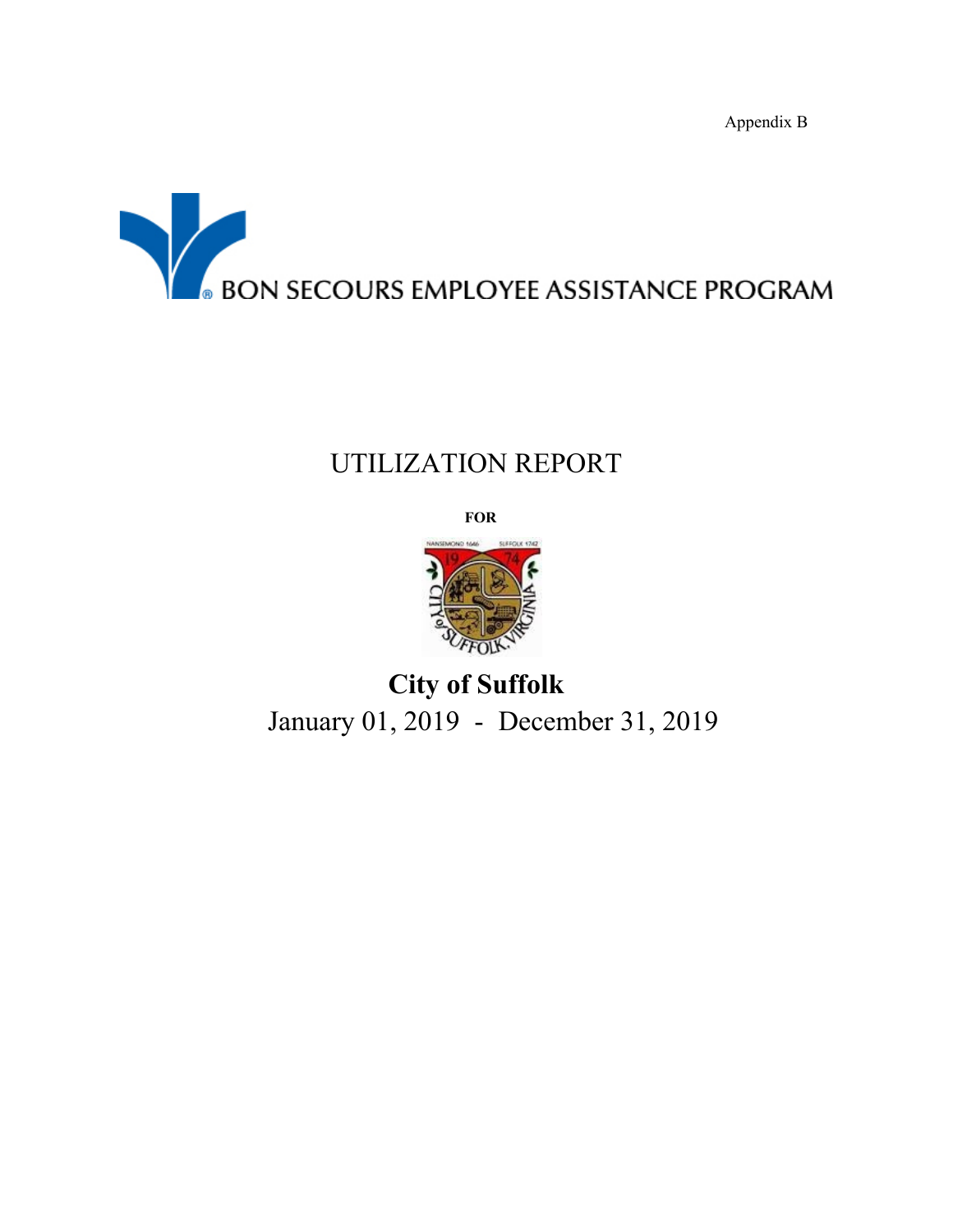### **City of Suffolk**

January 01, 2019 - December 31, 2019 on New Cases

### **UTILIZATION RATE SUMMARY**

| <b>Type</b>                 | <b>Count</b> | %     | <b>Serviced</b> | $\%$  | <b>Activities</b> | %     | <b>Hours</b> |
|-----------------------------|--------------|-------|-----------------|-------|-------------------|-------|--------------|
| <b>EAP Cases</b>            | 80           | 59.3% | 80              | 09.6% | 288               | 47.9% | 222.43       |
| Supervisor Referral         | 12           | 08.9% | 12              | 01.4% | 270               | 44.9% | 149.67       |
| Organizational Service/CISD | 43           | 31.9% | 740             | 88.9% | 43                | 07.2% | 57.33        |
| <b>Total</b>                | 135          | 100%  | 832             | 100%  | 601               | 100%  | 429.43       |

| <b>Population / Utilization Rate</b>     | <b>Weighted Population Of:</b><br>1470 |  |
|------------------------------------------|----------------------------------------|--|
| <b>Total Current Period Rate</b>         | 6.33%                                  |  |
| <b>Total Annualized Utilization Rate</b> | 6.33%                                  |  |
| <b>Activity Utilization Rate</b>         | 40.88%                                 |  |
| <b>Activity Annualized Rate</b>          | 40.88%                                 |  |

| <b>Historical Utilization</b> |                     |                         |                         |                         |
|-------------------------------|---------------------|-------------------------|-------------------------|-------------------------|
| 1/1/2014-12/31/2014           | 1/1/2015-12/31/2015 | $1/1/2016 - 12/31/2016$ | $1/1/2017 - 12/31/2017$ | $1/1/2018 - 12/31/2018$ |
| 4.87%                         | 3.96%               | 6.85%                   | 7.49%                   | 6.21%                   |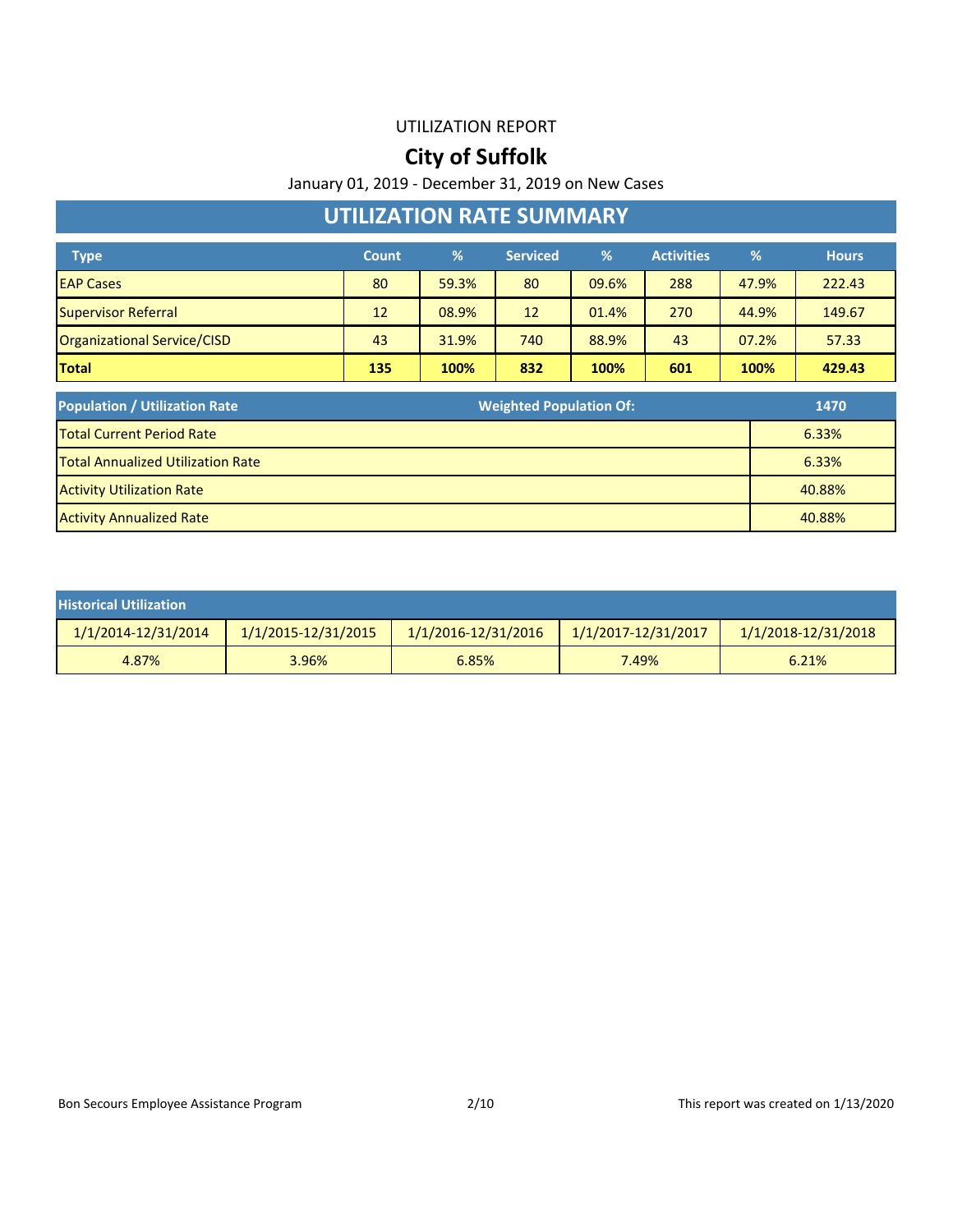# **City of Suffolk**



| <b>Marital Status</b> |                | $1/1 - 3/31$  | $4/1 - 6/30$   |               | $7/1 - 9/30$   |               | $10/1 - 12/31$ |               | $1/2019 - 12/2019$ 1/2018 - 12/2018 |               |              |        |
|-----------------------|----------------|---------------|----------------|---------------|----------------|---------------|----------------|---------------|-------------------------------------|---------------|--------------|--------|
|                       | #              | $\frac{9}{6}$ | #              | $\frac{9}{6}$ | #              | $\frac{9}{6}$ | #              | $\frac{9}{6}$ | #                                   | $\frac{9}{6}$ | #            | %      |
| <b>Divorced</b>       | $\overline{2}$ | 7.69%         | $\overline{4}$ | 20.00%        | 5              | 20.00%        | $\overline{2}$ | 9.52%         | 13                                  | 14.13%        | 13           | 14.94% |
| <b>Engaged</b>        | $\mathbf{0}$   | 0.00%         | $\mathbf{0}$   | 0.00%         | $\overline{0}$ | 0.00%         | $\mathbf{0}$   | 0.00%         | $\mathbf{0}$                        | 0.00%         | $\mathbf{1}$ | 1.15%  |
| <b>Married</b>        | 17             | 65.38%        | $\overline{7}$ | 35.00%        | 10             | 40.00%        | 13             | 61.90%        | 47                                  | 51.09%        | 45           | 51.72% |
| <b>Partner</b>        | $\mathbf{1}$   | 3.85%         | $\mathbf{0}$   | 0.00%         | $\overline{0}$ | 0.00%         | $\overline{0}$ | 0.00%         | $\mathbf{1}$                        | 1.09%         | $\mathbf{0}$ | 0.00%  |
| <b>Separated</b>      | $\mathbf{0}$   | 0.00%         | $\mathbf{1}$   | 5.00%         | $\overline{2}$ | 8.00%         | $\mathbf{0}$   | 0.00%         | $\overline{3}$                      | 3.26%         | $\mathbf{0}$ | 0.00%  |
| Single                | 6              | 23.08%        | 8              | 40.00%        | 6              | 24.00%        | 6              | 28.57%        | 26                                  | 28.26%        | 28           | 32.18% |
| <b>Widowed</b>        | $\mathbf{0}$   | 0.00%         | $\mathbf{0}$   | 0.00%         | $\overline{2}$ | 8.00%         | $\mathbf{0}$   | 0.00%         | $\overline{2}$                      | 2.17%         | $\mathbf{0}$ | 0.00%  |
| <b>Total</b>          | 26             | 100 %         | 20             | 100 %         | 25             | 100 %         | 21             | 100 %         | 92                                  | 100 %         | 87           | 100 %  |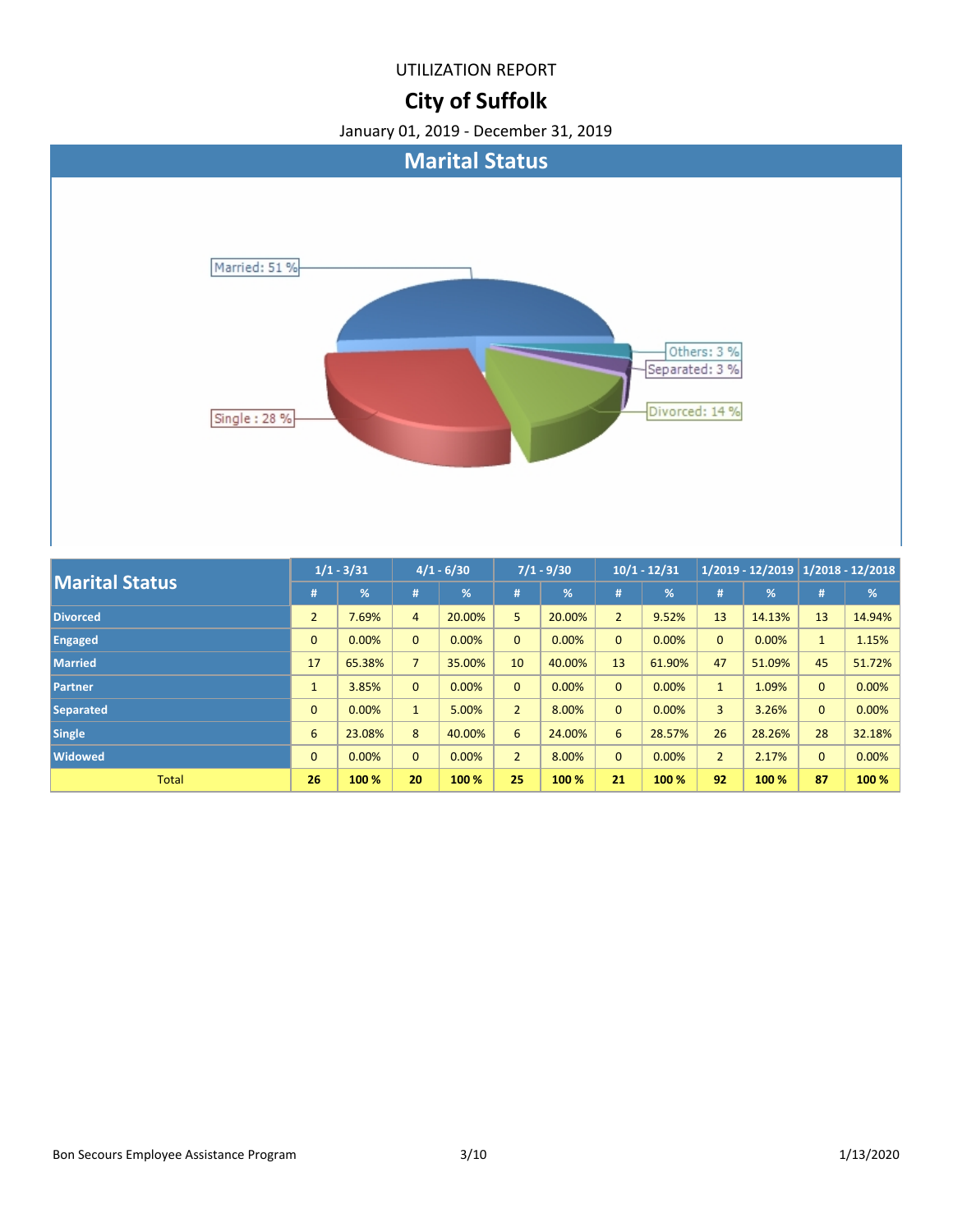### **City of Suffolk**

![](_page_3_Figure_3.jpeg)

| <b>Client Type</b> | $1/1 - 3/31$        |        | $4/1 - 6/30$ |        | $7/1 - 9/30$ |        | $10/1 - 12/31$ |        | $1/2019 - 12/2019$ 1/2018 - 12/2018 |        |    |        |
|--------------------|---------------------|--------|--------------|--------|--------------|--------|----------------|--------|-------------------------------------|--------|----|--------|
|                    |                     | %      |              | $\%$   |              | $\%$   | #              | %      | #                                   | %      | #  | %      |
| <b>Dependent</b>   |                     | 3.85%  | $\mathbf{1}$ | 5.00%  | $\mathbf{1}$ | 4.00%  |                | 4.76%  | 4                                   | 4.35%  | 8  | 9.20%  |
| <b>Employee</b>    | 23                  | 88.46% | 19           | 95.00% | 24           | 96.00% | 20             | 95.24% | 86                                  | 93.48% | 78 | 89.66% |
| <b>Spouse</b>      | $\overline{ }$<br>∠ | .69%   | $\mathbf{0}$ | 0.00%  | $\Omega$     | 0.00%  | $\Omega$       | 0.00%  |                                     | 2.17%  |    | 1.15%  |
| <b>Total</b>       | 26                  | 100 %  | 20           | 100 %  | 25           | 100 %  | 21             | 100 %  | 92                                  | 100 %  | 87 | 100 %  |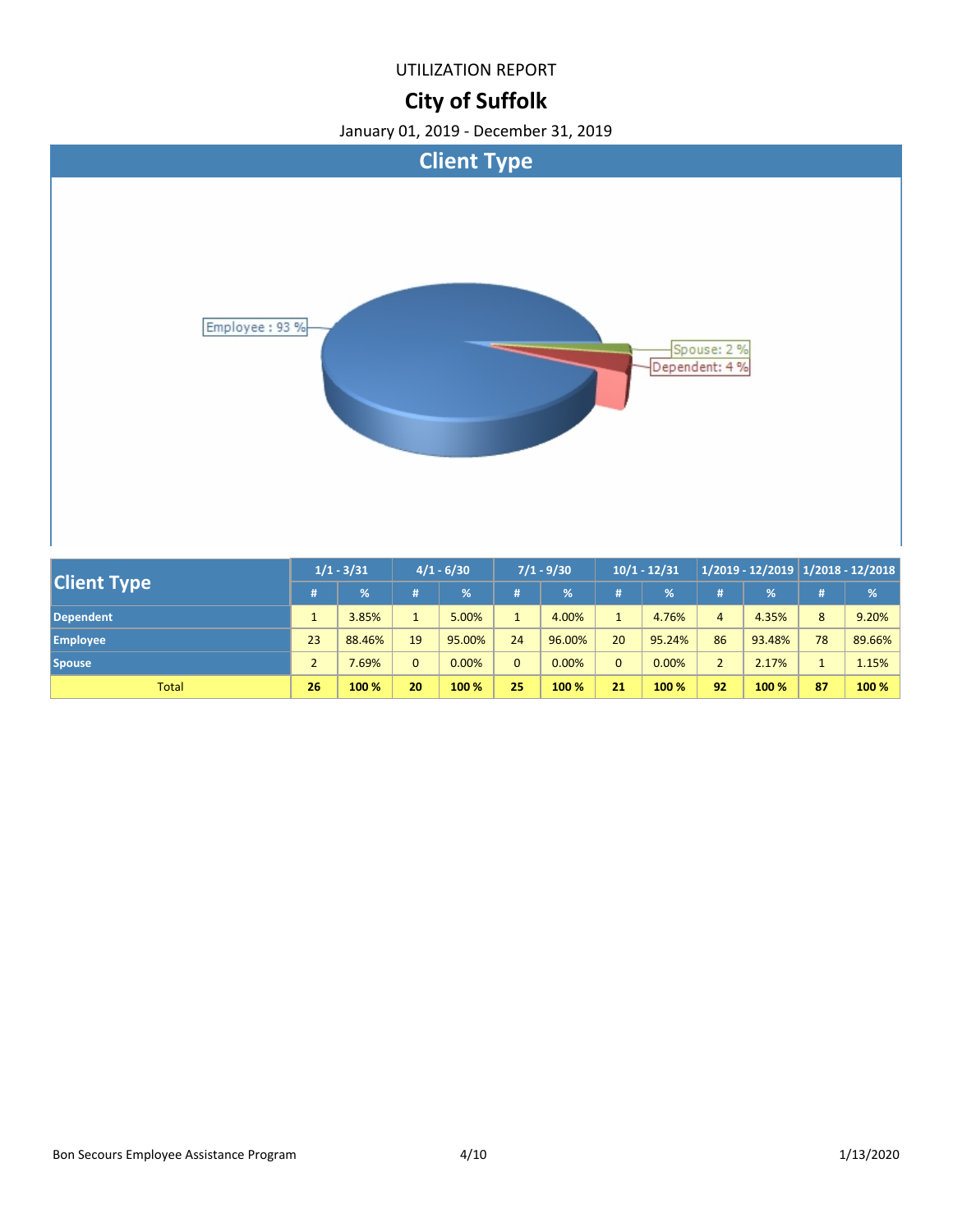### **City of Suffolk**

![](_page_4_Figure_3.jpeg)

| <b>Primary Presenting Problem</b> |                | -7 - - - - - - - | 77 - 77 JU     |        | $11 - 3130$    |        | $101 - 121 - 1$ |        | 176019 - 1476019 |        | $1/2010 - 12/2010$ |        |
|-----------------------------------|----------------|------------------|----------------|--------|----------------|--------|-----------------|--------|------------------|--------|--------------------|--------|
|                                   | #              | %                | #              | %      | #              | %      | #               | %      | #                | %      | #                  | %      |
| <b>Abuse</b>                      | $\mathbf{0}$   | 0.00%            | $\overline{0}$ | 0.00%  | $\mathbf{0}$   | 0.00%  | $\overline{0}$  | 0.00%  | $\mathbf{0}$     | 0.00%  | $\mathbf{1}$       | 1.15%  |
| Anger                             | $\mathbf{0}$   | 0.00%            | $\mathbf{0}$   | 0.00%  | $\mathbf{0}$   | 0.00%  | $\mathbf{0}$    | 0.00%  | $\mathbf{0}$     | 0.00%  | $\overline{3}$     | 3.45%  |
| Anxiety                           | $\mathbf{0}$   | 0.00%            | $\overline{2}$ | 10.00% | $\mathbf{0}$   | 0.00%  | $\mathbf{0}$    | 0.00%  | $\overline{2}$   | 2.17%  | $\mathbf{1}$       | 1.15%  |
| <b>Depression</b>                 | $\mathbf{1}$   | 3.85%            | $\overline{0}$ | 0.00%  | $\mathbf{1}$   | 4.00%  | $\mathbf{0}$    | 0.00%  | $\overline{2}$   | 2.17%  | 6                  | 6.90%  |
| <b>Drugs/Alcohol</b>              | $\mathbf{0}$   | 0.00%            | $\overline{0}$ | 0.00%  | $\Omega$       | 0.00%  | 1               | 4.76%  | $\mathbf{1}$     | 1.09%  | $\overline{7}$     | 8.05%  |
| <b>Family</b>                     | $\overline{2}$ | 7.69%            | $\mathbf{1}$   | 5.00%  | 3              | 12.00% | $\mathbf{0}$    | 0.00%  | 6                | 6.52%  | $\overline{2}$     | 2.30%  |
| <b>Financial</b>                  | $\mathbf{0}$   | 0.00%            | $\mathbf{0}$   | 0.00%  | $\Omega$       | 0.00%  | $\mathbf{1}$    | 4.76%  | $\mathbf{1}$     | 1.09%  | $\mathbf{0}$       | 0.00%  |
| <b>Grief</b>                      | $\mathbf{1}$   | 3.85%            | $\mathbf{0}$   | 0.00%  | $\overline{3}$ | 12.00% | $\overline{4}$  | 19.05% | 8                | 8.70%  | $\mathbf{1}$       | 1.15%  |
| <b>Marital</b>                    | 4              | 15.38%           | $\overline{2}$ | 10.00% | $\overline{3}$ | 12.00% | $\overline{2}$  | 9.52%  | 11               | 11.96% | 5                  | 5.75%  |
| <b>Occupational</b>               | $\overline{7}$ | 26.92%           | $\overline{4}$ | 20.00% | $\overline{3}$ | 12.00% | $\mathbf{1}$    | 4.76%  | 15               | 16.30% | 15                 | 17.24% |
| Personal                          | 8              | 30.77%           | 8              | 40.00% | 5              | 20.00% | $\overline{7}$  | 33.33% | 28               | 30.43% | 31                 | 35.63% |
| Relationship                      | $\mathbf{1}$   | 3.85%            | $\mathbf{0}$   | 0.00%  | $\mathbf{1}$   | 4.00%  | $\overline{2}$  | 9.52%  | $\overline{4}$   | 4.35%  | 5                  | 5.75%  |
| <b>Stress</b>                     | $\overline{2}$ | 7.69%            | 3              | 15.00% | 6              | 24.00% | $\overline{3}$  | 14.29% | 14               | 15.22% | 10                 | 11.49% |
| <b>Total</b>                      | 26             | 100 %            | 20             | 100 %  | 25             | 100 %  | 21              | 100 %  | 92               | 100 %  | 87                 | 100 %  |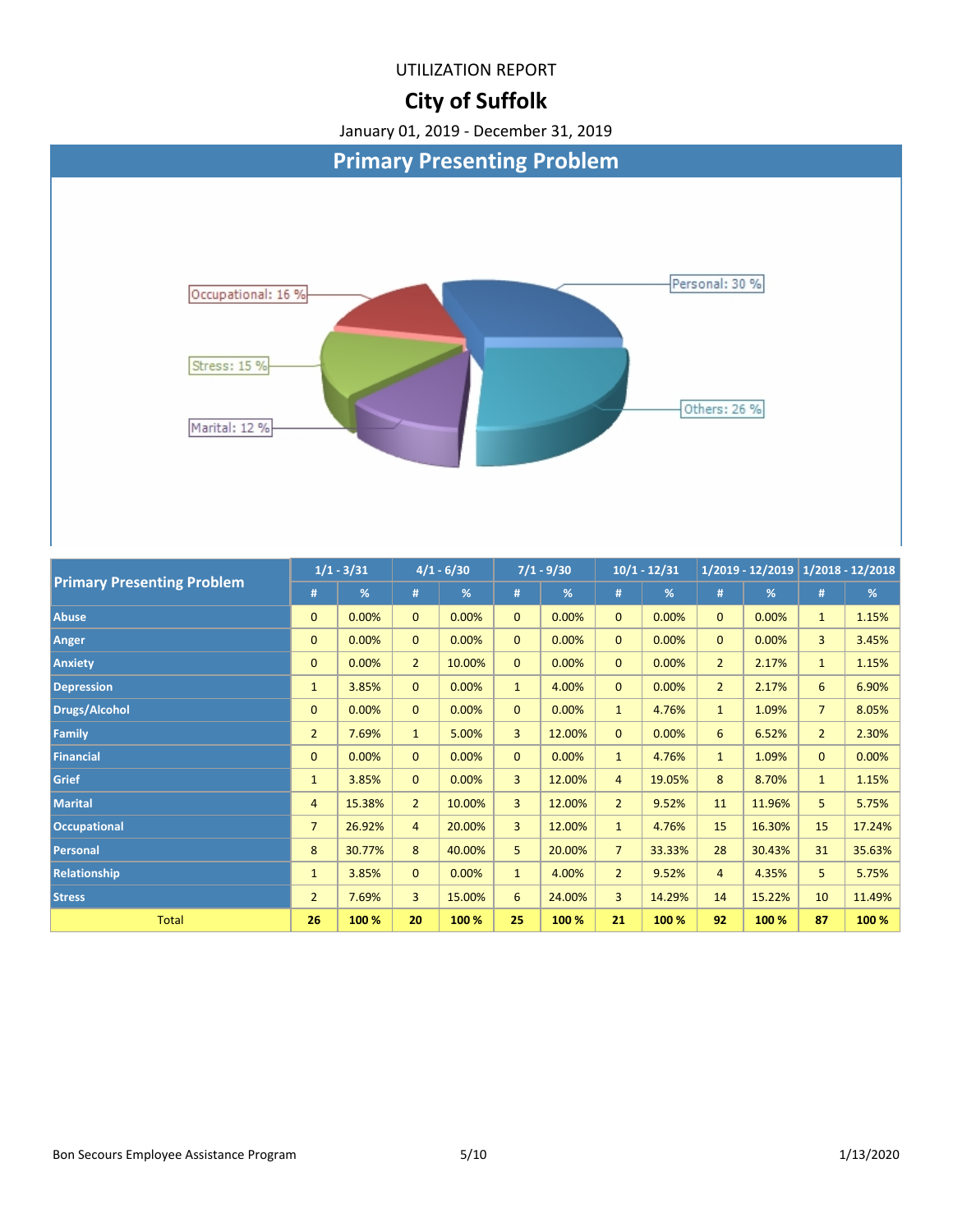### **City of Suffolk**

![](_page_5_Figure_3.jpeg)

| <b>Length of Employment</b> |                | $1/1 - 3/31$ | $4/1 - 6/30$   |        | $7/1 - 9/30$   |        | $10/1 - 12/31$ |        | $1/2019 - 12/2019$ 1/2018 - 12/2018 |        |                |        |
|-----------------------------|----------------|--------------|----------------|--------|----------------|--------|----------------|--------|-------------------------------------|--------|----------------|--------|
|                             |                | %            | #              | %      | #              | %      | #              | %      | #                                   | %      | #              | %      |
| $0-5$                       | 11             | 42.31%       | 10             | 50.00% | 15             | 60.00% | 10             | 47.62% | 46                                  | 50.00% | 39             | 44.83% |
| 11-15                       | 3              | 11.54%       | $\mathbf{1}$   | 5.00%  | 6              | 24.00% | 3              | 14.29% | 13                                  | 14.13% | 18             | 20.69% |
| 16-20                       | $\overline{7}$ | 26.92%       | $\mathbf{1}$   | 5.00%  | $\overline{2}$ | 8.00%  | $\overline{2}$ | 9.52%  | 12                                  | 13.04% | 8              | 9.20%  |
| 21-25                       | $\mathbf{1}$   | 3.85%        | $\overline{3}$ | 15.00% | $\mathbf{1}$   | 4.00%  | $\mathbf{0}$   | 0.00%  | 5.                                  | 5.43%  | 3              | 3.45%  |
| 26-30                       | $\mathbf{0}$   | 0.00%        | $\overline{0}$ | 0.00%  | $\overline{0}$ | 0.00%  | $\mathbf{0}$   | 0.00%  | $\mathbf{0}$                        | 0.00%  | $\overline{2}$ | 2.30%  |
| 31 and above                | $\mathbf{1}$   | 3.85%        | $\mathbf{1}$   | 5.00%  | $\mathbf{0}$   | 0.00%  | $\mathbf{0}$   | 0.00%  | $\overline{2}$                      | 2.17%  | $\mathbf{1}$   | 1.15%  |
| $6 - 10$                    | 3              | 11.54%       | $\overline{4}$ | 20.00% |                | 4.00%  | 6              | 28.57% | 14                                  | 15.22% | 16             | 18.39% |
| <b>Total</b>                | 26             | 100 %        | 20             | 100 %  | 25             | 100 %  | 21             | 100 %  | 92                                  | 100 %  | 87             | 100 %  |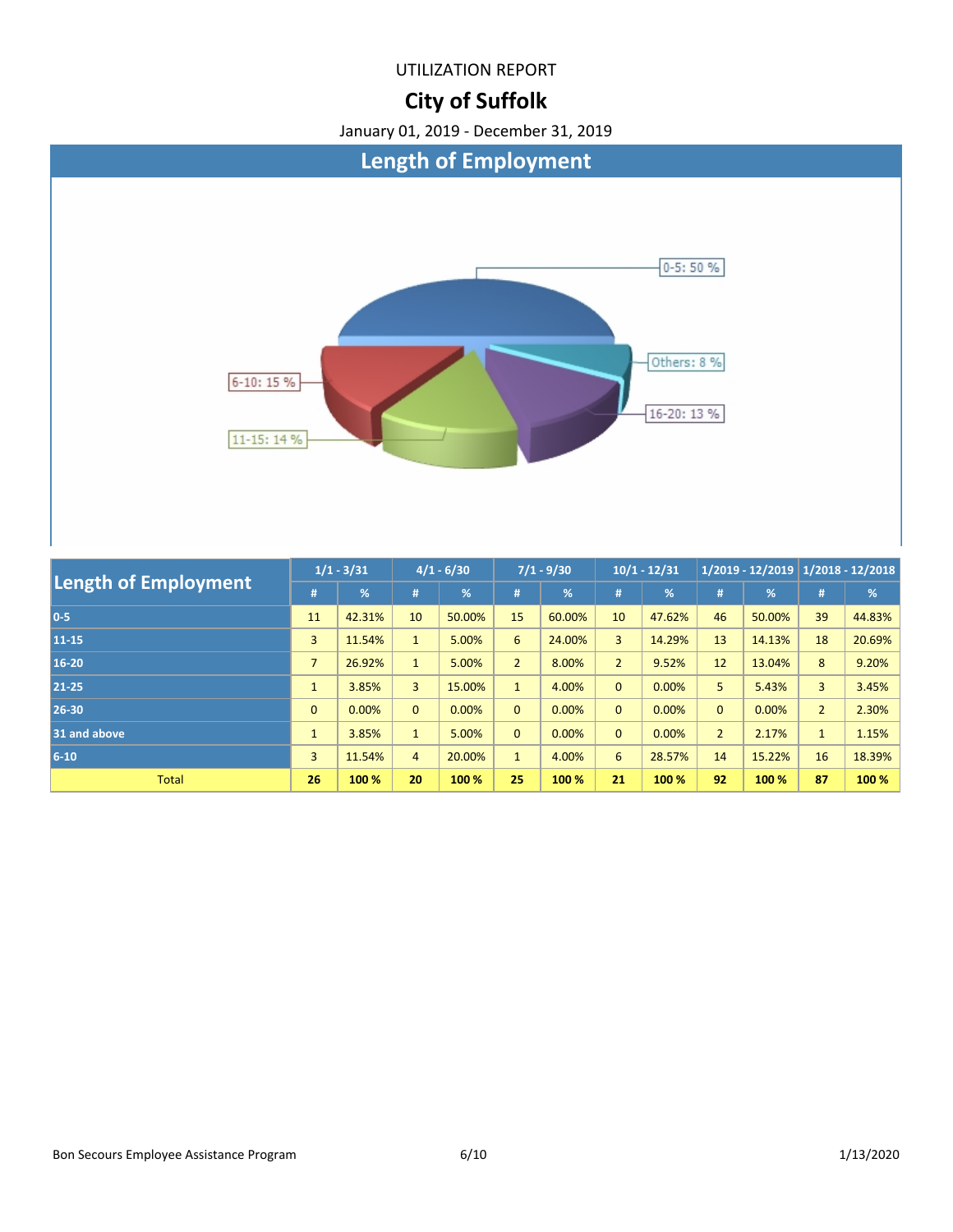# **City of Suffolk**

![](_page_6_Figure_3.jpeg)

| <b>Referral Source</b>      |                | $1/1 - 3/31$ | $4/1 - 6/30$   |        | $7/1 - 9/30$   |        | $10/1 - 12/31$ |        | $1/2019 - 12/2019$ 1/2018 - 12/2018 |        |                |        |
|-----------------------------|----------------|--------------|----------------|--------|----------------|--------|----------------|--------|-------------------------------------|--------|----------------|--------|
|                             | #              | %            | #              | %      | #              | %      | #              | %      | #                                   | %      | #              | %      |
| <b>Co-workers</b>           | 14             | 53.85%       | 13             | 65.00% | 11             | 44.00% | 10             | 47.62% | 48                                  | 52.17% | 41             | 47.13% |
| <b>Family Member</b>        | $\overline{2}$ | 7.69%        | $\mathbf{0}$   | 0.00%  | $\overline{0}$ | 0.00%  | $\overline{2}$ | 9.52%  | 4                                   | 4.35%  | 9              | 10.34% |
| <b>Human Resources</b>      | 5              | 19.23%       | $\overline{2}$ | 10.00% | 9              | 36.00% | $\overline{2}$ | 9.52%  | 18                                  | 19.57% | 20             | 22.99% |
| Manager                     | $\overline{4}$ | 15.38%       | 5              | 25.00% | $\overline{2}$ | 8.00%  | 4              | 19.05% | 15                                  | 16.30% | 13             | 14.94% |
| <b>On-Site Seminar</b>      | $\mathbf{1}$   | 3.85%        | $\mathbf{0}$   | 0.00%  | $\mathbf{1}$   | 4.00%  | $\overline{2}$ | 9.52%  | 4                                   | 4.35%  | $\mathbf{1}$   | 1.15%  |
| <b>Promotional Material</b> | $\mathbf{0}$   | 0.00%        | $\mathbf{0}$   | 0.00%  | $\mathbf{1}$   | 4.00%  | $\overline{0}$ | 0.00%  | $\mathbf{1}$                        | 1.09%  | $\mathbf{0}$   | 0.00%  |
| <b>Supervisor</b>           | $\mathbf{0}$   | 0.00%        | $\mathbf{0}$   | 0.00%  | $\overline{0}$ | 0.00%  | $\mathbf{0}$   | 0.00%  | $\Omega$                            | 0.00%  | $\overline{3}$ | 3.45%  |
| <b>Web-site</b>             | $\mathbf{0}$   | 0.00%        | $\mathbf{0}$   | 0.00%  | $\mathbf{1}$   | 4.00%  | $\mathbf{1}$   | 4.76%  | $\overline{2}$                      | 2.17%  | $\mathbf{0}$   | 0.00%  |
| <b>Total</b>                | 26             | 100 %        | 20             | 100 %  | 25             | 100 %  | 21             | 100 %  | 92                                  | 100 %  | 87             | 100 %  |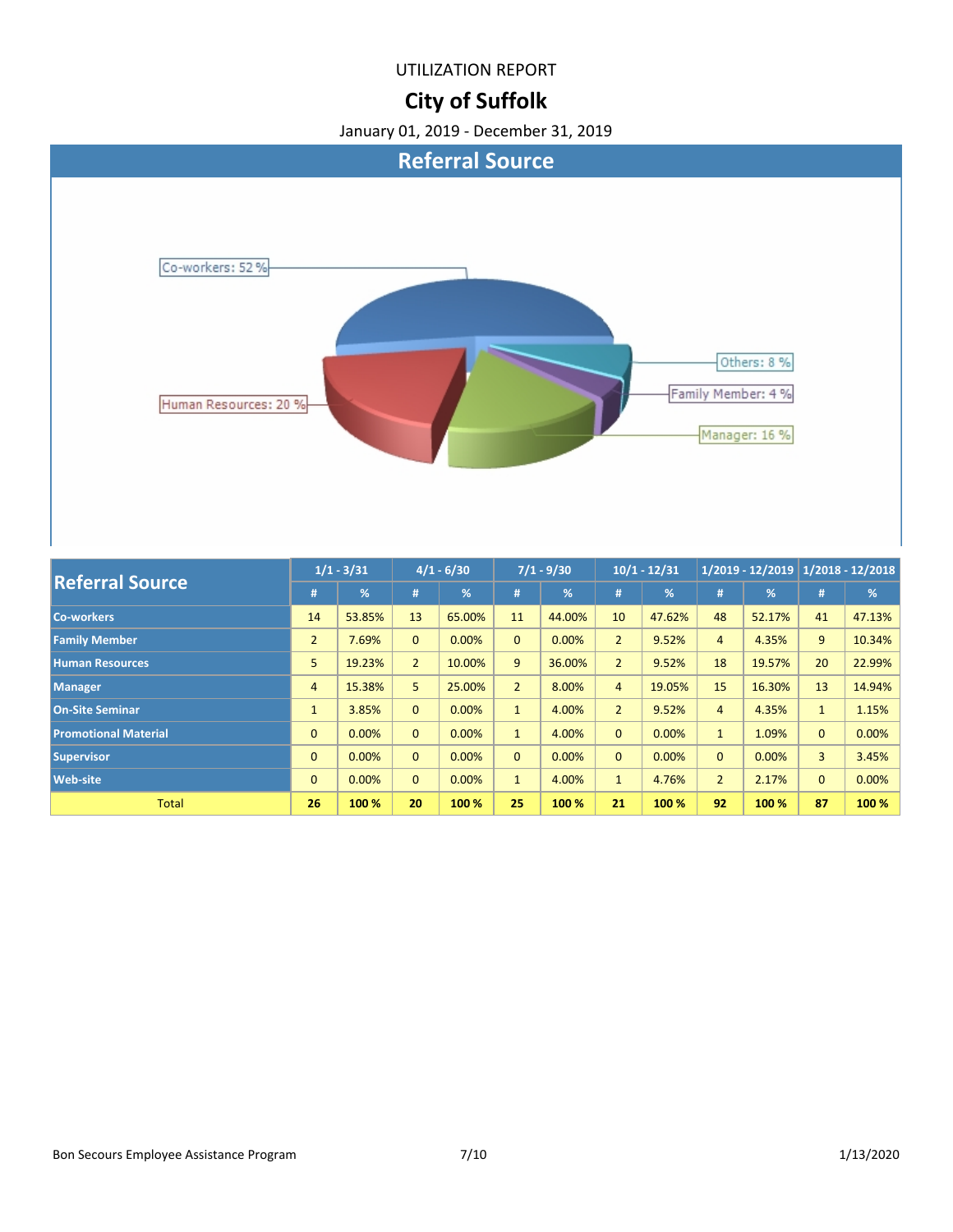### **City of Suffolk**

![](_page_7_Figure_3.jpeg)

| <b>Referred By</b>        | $1/1 - 3/31$ |        |                | $4/1 - 6/30$ |    | $7/1 - 9/30$  |                | $10/1 - 12/31$ |    |        |    | $1/2019 - 12/2019$ 1/2018 - 12/2018 |  |
|---------------------------|--------------|--------|----------------|--------------|----|---------------|----------------|----------------|----|--------|----|-------------------------------------|--|
|                           |              | %      |                | $\%$         |    | $\frac{9}{6}$ | #              | %              |    | %      | #  | $\frac{9}{6}$                       |  |
| <b>Mandatory Referral</b> |              | 19.23% | $\overline{3}$ | 15.00%       |    | 12.00%        | $\overline{a}$ | 14.29%         | 14 | 15.22% | 15 | 17.24%                              |  |
| <b>Self Referral</b>      | 21           | 80.77% | 17             | 85.00%       | 22 | 88.00%        | 18             | 85.71%         | 78 | 84.78% | 72 | 82.76%                              |  |
| <b>Total</b>              | 26           | 100 %  | 20             | 100 %        | 25 | 100 %         | 21             | 100 %          | 92 | 100 %  | 87 | 100 %                               |  |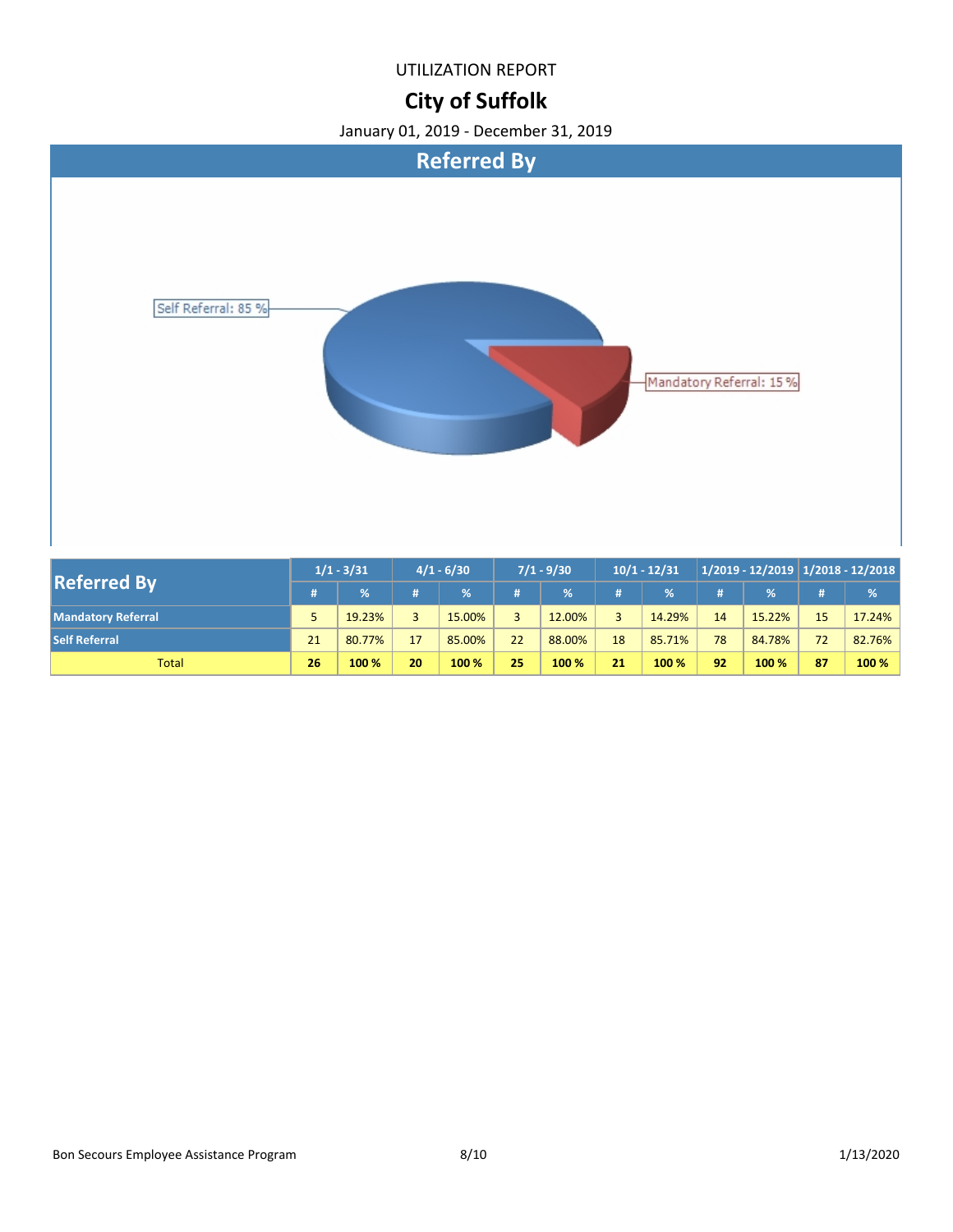### **City of Suffolk**

![](_page_8_Figure_3.jpeg)

| <b>Occupation Type</b>               |                | $1/1 - 3/31$ | $4/1 - 6/30$   |        | $7/1 - 9/30$   |        | $10/1 - 12/31$ |               | $1/2019 - 12/2019$ 1/2018 - 12/2018 |        |                |        |
|--------------------------------------|----------------|--------------|----------------|--------|----------------|--------|----------------|---------------|-------------------------------------|--------|----------------|--------|
|                                      | #              | %            | #              | %      | #              | %      | #              | $\frac{9}{6}$ | #                                   | %      | #              | %      |
| <b>Bus Driver/Truck Driver (CDL)</b> | $\mathbf{0}$   | 0.00%        | $\mathbf{0}$   | 0.00%  | $\Omega$       | 0.00%  | $\mathbf{0}$   | 0.00%         | $\mathbf{0}$                        | 0.00%  | $\mathbf{1}$   | 1.15%  |
| Laborer                              | $\mathbf{1}$   | 3.85%        | $\overline{0}$ | 0.00%  | 1              | 4.00%  | $\mathbf{1}$   | 4.76%         | 3                                   | 3.26%  | $\mathbf{0}$   | 0.00%  |
| <b>Management/Supervisory</b>        | 3              | 11.54%       | $\mathbf{1}$   | 5.00%  | $\mathbf{1}$   | 4.00%  | $\mathbf{0}$   | 0.00%         | 5                                   | 5.43%  | $\overline{7}$ | 8.05%  |
| <b>Office/Clerical</b>               | $\mathbf{0}$   | 0.00%        | $\overline{2}$ | 10.00% | $\overline{3}$ | 12.00% | $\overline{2}$ | 9.52%         | $\overline{7}$                      | 7.61%  | $\overline{4}$ | 4.60%  |
| <b>Operations</b>                    | $\overline{2}$ | 7.69%        | $\overline{2}$ | 10.00% | $\mathbf{1}$   | 4.00%  | 3              | 14.29%        | 8                                   | 8.70%  | 11             | 12.64% |
| <b>Professional</b>                  | 6              | 23.08%       | $\overline{7}$ | 35.00% | 8              | 32.00% | $\overline{4}$ | 19.05%        | 25                                  | 27.17% | 19             | 21.84% |
| <b>Public Safety</b>                 | 14             | 53.85%       | 8              | 40.00% | 10             | 40.00% | 11             | 52.38%        | 43                                  | 46.74% | 45             | 51.72% |
| <b>Service</b>                       | $\mathbf{0}$   | 0.00%        | $\overline{0}$ | 0.00%  | $\mathbf{1}$   | 4.00%  | $\mathbf{0}$   | 0.00%         | $\mathbf{1}$                        | 1.09%  | $\mathbf{0}$   | 0.00%  |
| <b>Total</b>                         | 26             | 100 %        | 20             | 100 %  | 25             | 100 %  | 21             | 100 %         | 92                                  | 100 %  | 87             | 100 %  |